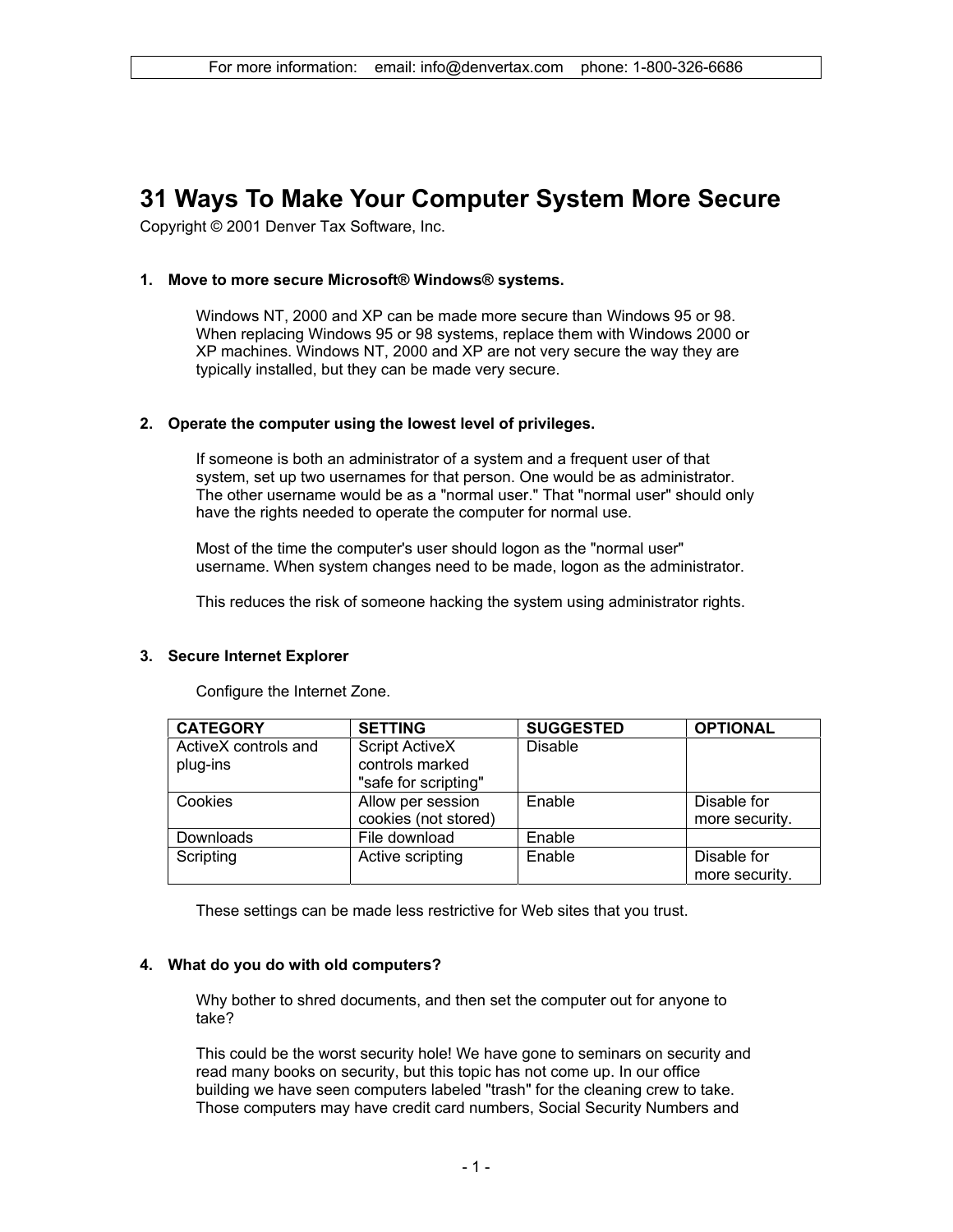customer lists. If someone takes a computer loaded with confidential information out of the trash he is a recycler, not a thief! This could be the easiest way to get hacked.

Washington Post 11/12/2000: "*Another CIA employee alleged in a lawsuit filed last year by Roy Krieger, an Alexandria lawyer, that she was disciplined for a 'major lapse of CIA security' after the CIA sold 25 laptop computers at public auction 'while still containing Top Secret information on their respective hard drives.*'"

#### **5. Laptops require even greater security than desktop computers.**

Laptop computers can be more easily stolen from an office. It is not unusual to have laptops stolen from hotel rooms. If you are using a laptop computer in a client's or customer's office, lack of security might send your client a message that you could be sloppy with his confidential information on that computer when you visit another client.

Password protect the screen saver, if the laptop is going to contain confidential information and if it going to leave the office. Set the screen saver to go off after either 5, 10 or 15 minutes of inactivity, depending on the nature of the information in the computer.

#### **6. Be careful of new operating systems.**

New versions of operating systems, such as Windows, often come with security issues such as buffer overflow problems. Avoid new operating systems, if possible, until the first service pack has been released.

If you must buy a system that has a newly released operating system, check for security patches.

# **7. Use the Windows Update Button.**

Starting with Windows 98, you can use the Windows Update Button to see what updates your system can use to make it more secure and function better. The Windows Update Button will take you online to compare your system against available patches.

Some of these patches are huge. Often you can order an inexpensive patch or service pack from Microsoft, and they will send you a CD. This is the best way to go if you have lots of similar systems.

Be sure to backup your system first! Windows patches have been known to trash systems!

#### **8. Use encryption or a Virtual Private Network (VPN) for confidential Internet correspondence.**

In situations where sensitive or confidential information is going to be discussed over the Internet, use encryption or a VPN to scramble the information.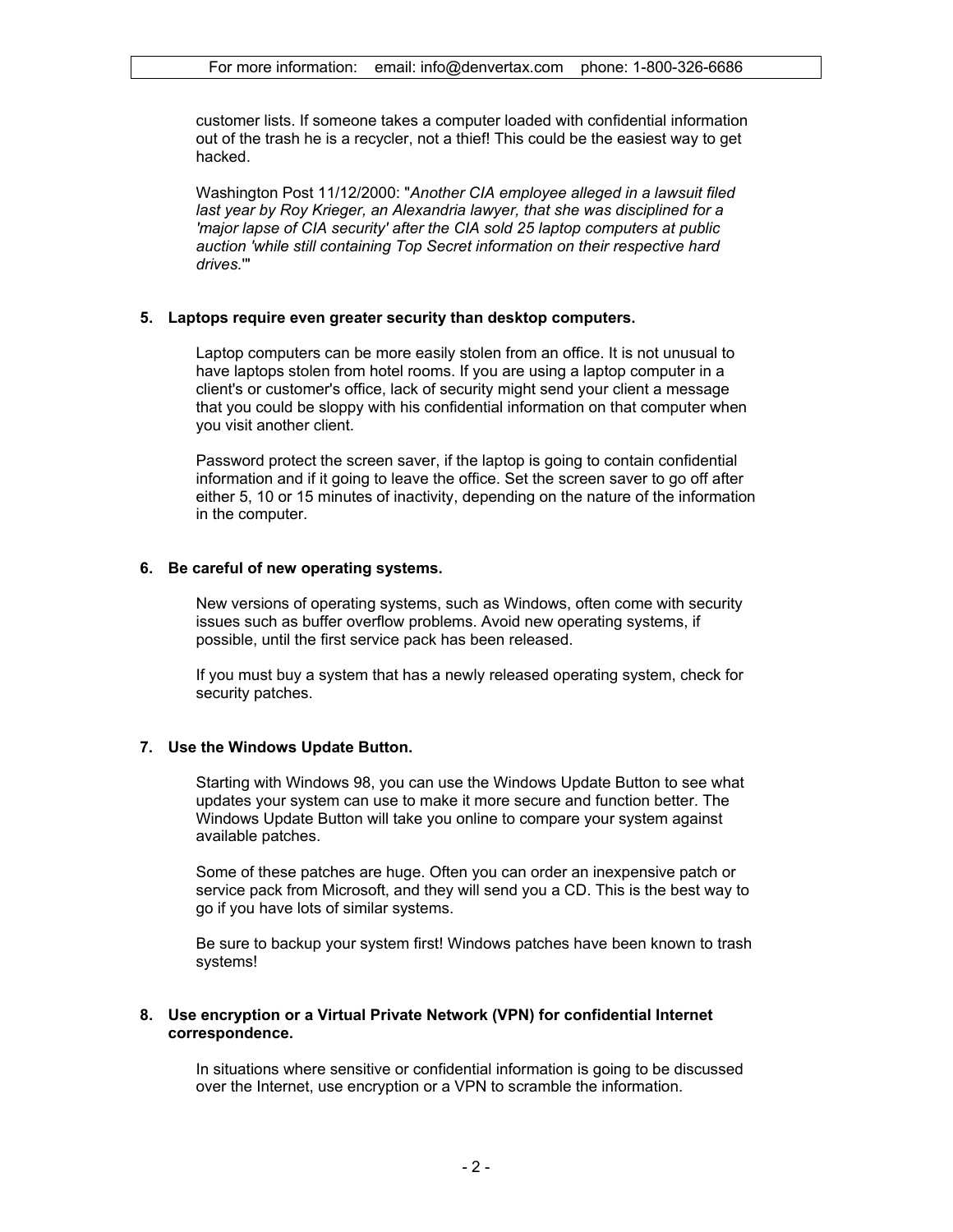A VPN may be appropriate for communication between branch offices, between a home office and the main office or between business "partners".

If a limited amount of confidential information is going to be transmitted, consider using less costly but effective email encryption.

#### **9. Make sure you don't have Microsoft's Internet Information Server (IIS) security holes.**

Determine if IIS is running on your system. If it is and it is not needed, remove it.

If it is needed for some other program like FrontPage®, make sure you have taken advantages of Microsoft security patches.

Many of the IIS security holes are associated with its index server, ISAPI dll. You might want to consider removing application mapping with respect to ISAPI.

#### **10. Use an appropriate backup policy.**

It is important to have three to four, possibly more, sets of backups. The most recent set of backups should be stored away from the business.

Critical information, such as accounting system or customer lists, should be archived in some way after there has been a significant change since the last archive or backup. It is up to the business to determine what constitutes a significant change. Keep these archived files possibly for months.

Image saving products, like Norton Ghost<sup>tm</sup>, might be considered in addition to the standard CD or tape backups.

If appropriate, buy an industrial strength backup system rather than the program that is included with Windows.

Backup the system before applying any Microsoft updates!

# **11. Backup tapes as security risks.**

Backup tapes contain information that can be used to hack a system. Backup tapes contain the same sensitive material that is on the computer. Consider password protecting backup tapes.

# **12. Choose an appropriate password policy.**

Lets face it. Passwords are a real pain. At the very least they should be "strong" passwords. Depending on the security risks, more password policies should be added.

A strong password should be at least seven or eight characters, contain numbers, special characters and upper and lower case letters. No names or words should be included in the password. If possible, include a non printing character. If password cracking software prints out a list of usernames and passwords, a non printing character often shows up as a blank. Thus, the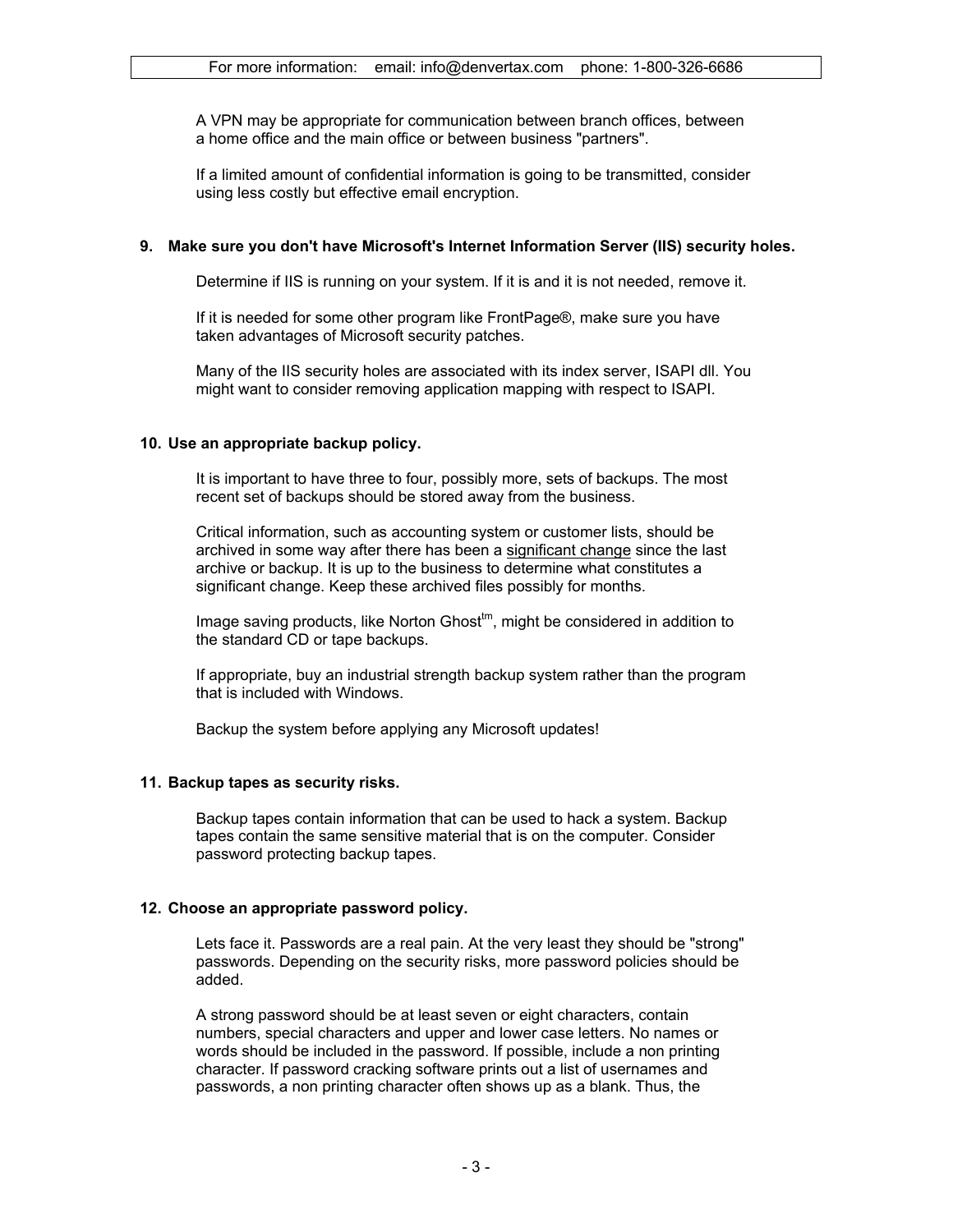password cracking software might guess the non printing character, but whoever looks at the output won't be able to figure out what it is!

Windows NT, 2000 and XP have settings that can be used to help enforce password policies. Depending on security needs, passwords should be required to unlock screensavers or to shut down the computer. Those versions of Windows can require that passwords be changed at an appropriate interval.

One Windows setting is to remember user's old passwords. When this is set, it makes it harder for a user to change his new password to his old password.

Recommended password policy:

| <b>POLICY</b>                  | <b>RANGE</b>                |  |
|--------------------------------|-----------------------------|--|
| Maximum Password Age           | 30-60 days                  |  |
| Minimum Password Age           | 3 days                      |  |
| Minimum Password Length        | 7-8                         |  |
| Password Uniqueness - Remember | 5-10 passwords              |  |
| Lockout after                  | $5 - 10$ bad logon attempts |  |
| Reset count after              | 30 minutes                  |  |
| Lockout duration               | 240 minutes                 |  |

Make sure notes that have passwords on them are not taped near the computer! Consider banning Post-It Notes near computers. Make sure documents with passwords are not in the same desk drawer where the pencils are kept! That is one of the first places that someone will look.

The ideal situation is for the user to simply remember the password. That is considered a "best practice" when it comes to security. In real life, remembering all passwords to access the computer and various Internet sites may be impossible. At the very least, make sure any password list is well hidden.

What happens if the Administrator quits? When the Administrator's password is chosen or changed that information should be put in a safe place such as a safe deposit box. This enables another person to logon as Administrator if needed.

# **13. Try to hide the Administrator's username.**

First rename the Administrator's account username to something like "Nobody". Then create a new account with the name Administrator. That new account Administrator account should be given very restricted rights.

This will not stop a hacker, but it can slow a hacker down.

# **14. Use free security tools to check for vulnerabilities.**

#### **15. Lock down systems at night.**

We know of someone who came to work one morning to find that the default language was changed to Spanish. The computer owner really preferred to work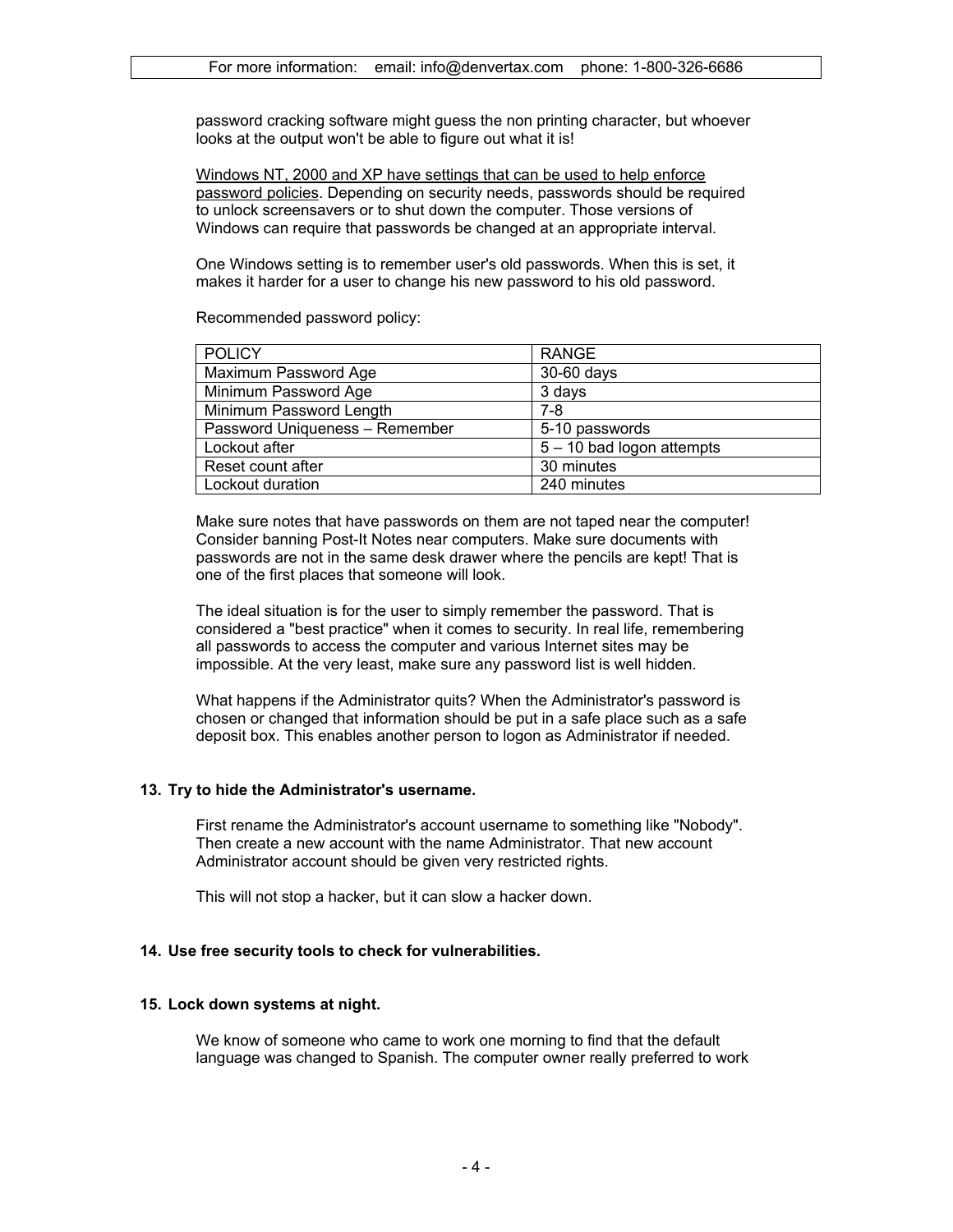on a system that communicated in English. Fortunately, is was trivial to switch the system back to English.

That just goes to show how easy a janitor or someone working with the janitor can gain access. Do the janitors know who can have access to the office? What if someone, pretending to be an employee, told a janitor that they had to work late?

Either turn the system off at night, or make sure that password controlled screen saver was activated. Depending on the value of the system and data, the system could be made physically difficult to remove.

#### **16. Have someone try to hack your system!**

This is one way to find out how easy it is to break into the system.

### **17. Beware of visitors.**

Don't let unknown visitors or couriers wander in the office. The easiest way to steal information that is in the computer is to steal the computer first!

#### **18. Keep your email addresses to yourself.**

When sending one email to many people, use Blind Carbon Copy (bcc), unless you want others to see lots of email addresses. This could provide contact information to competitors, and your clients and customers may consider this a breach of confidentiality.

#### **19. Set up appropriate security logs.**

We recommend security log settings as follows:

| Audit account logon events | Success, Failure |  |
|----------------------------|------------------|--|
| Audit account management   | Success, Failure |  |
| Audit directory services   | No auditing      |  |
| Audit logon events         | Success, Failure |  |
| Audit event access         | Failure          |  |
| Audit policy change        | Success, Failure |  |
| Audit privilege use        | Failure          |  |
| Audit process tracking     | No auditing      |  |
| Audit system events        | Success, Failure |  |

Increase the log size to over 4MB. Change to above as needed for your systems specific needs.

When the log gets full, save the log to have an extension of .txt, and compress that .txt file. That way the archived log file can be reviewed if something needs to be investigated.

Use the Windows Event Viewer to view the logs. The Windows Event Viewer is pretty well hidden. Move it to the desktop so it can be more easily viewed.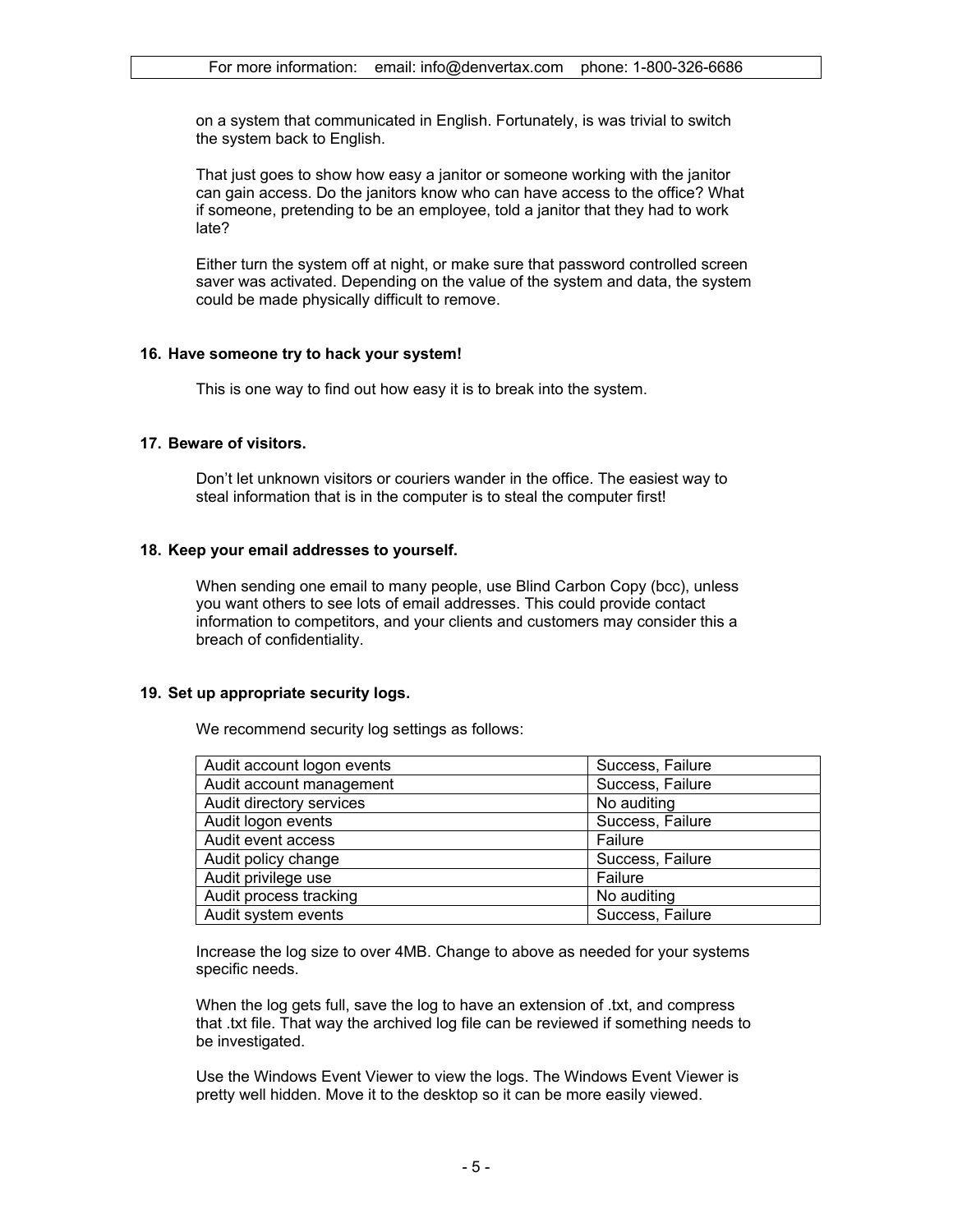### **20. Create an Emergency Repair Disk (ERD).**

You probably made an ERD when a new system was delivered. That is not enough! After any major changes, update or create a new ERD. Also, backup the registry.

#### **21. Make sure you are on email lists to find out about security holes and viruses.**

Make sure you do this when you register your virus scanner.

We also recommend to get on CERT's email list. They might notify you of a problem before the developer of your virus scanner or firewall does.

#### **22. Configure your email program for security.**

Disable the use of JavaScript, Vbscript, executables and ActiveX components, if possible, in your email. This is particularly important with Outlook Express.

#### **23. Beware of temporary workers.**

Set up a new account for any temporary worker. When that temporary worker is no longer working, remove the account. We don't think that Windows yet has this feature, but it would be nice to indicate that if a temp is to work one week, you could then setup the computer account to last only one week.

#### **24. Have an incident response plan ready.**

Even if you don't formalize how security incidents will be handled, at least think about what you might do. It is best to write down how a security incident would be handled. What would you do if someone stole your computer that contained tax preparation software and files. If someone can access those files, they can get your clients' Social Security Numbers and the location of their financial accounts.

Recently, we were notified that our Web hosting company had a security problem. They recommended that we immediately change passwords. We were very appreciative that they acted so quickly.

# **25. Close the Server Message Block (SMB), Common Internet File System (CIFS), NetBIOS, Null Session security hole.**

Windows ships with this vulnerability wide open. Microsoft calls this a feature not a bug! When you are on the Internet, it is fairly easy to find information about your system if this security hole is not closed. You can use firewalls or system modifications to close this. You might discuss this with the vendor that sold you the system.